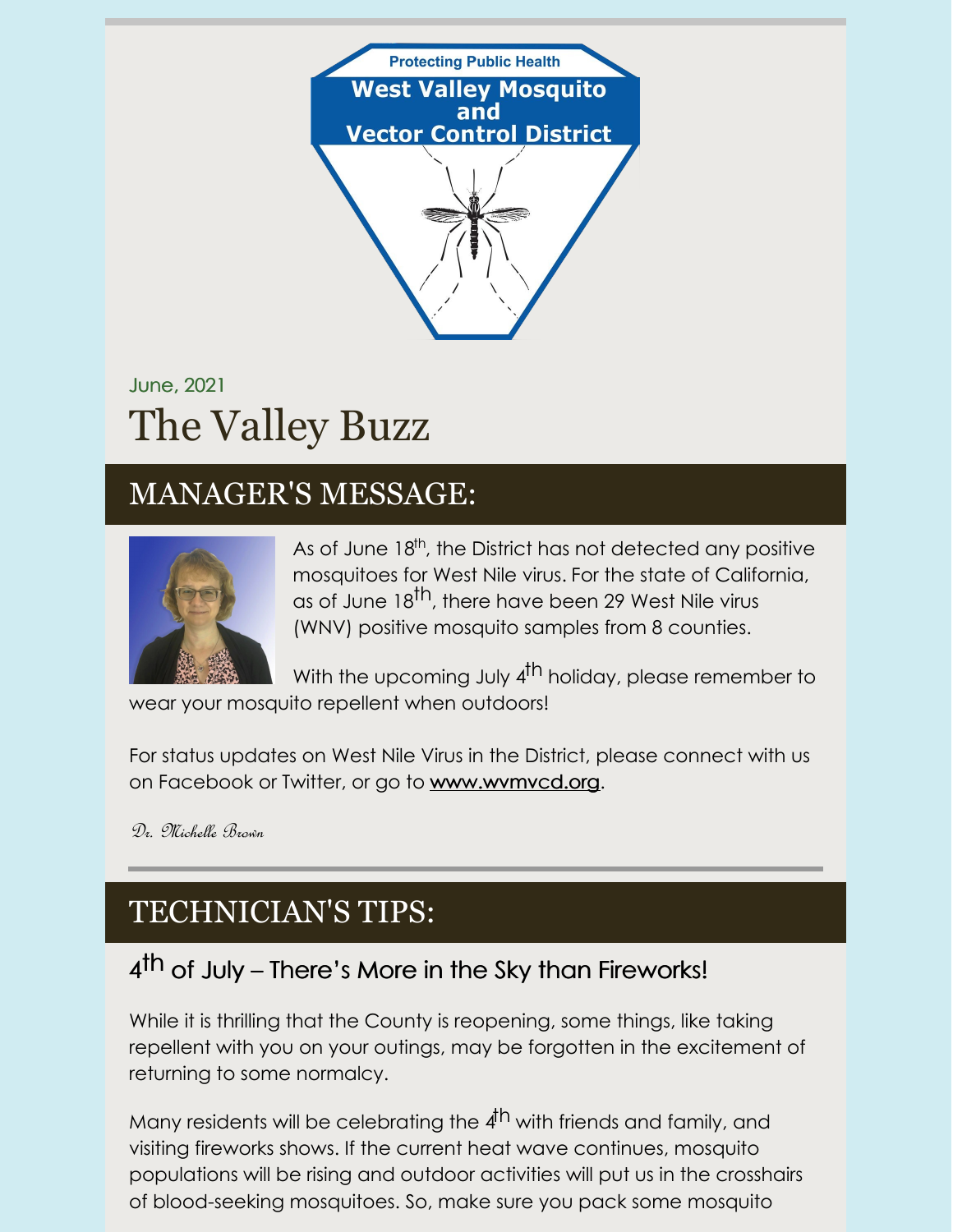repellent along with your chairs, charcoal, and hamburgers!



Mosquito repellent: as essential as sunscreen and lemonade!!

## FROM OUR LABORATORY:

### Trap types – the Right Tools for the Job!

Surveillance trapping is used to better understand the mosquito populations in an area. Our laboratory employs different traps based on various factors such as the species of mosquito, the stage of life they are in, and the goal of the trapping. Below are brief descriptions of the traps we use monitor the mosquitoes in the West Valley.

CDC or Carbon Dioxide Trap:



These traps target female mosquitoes looking for blood. They are hung in trees and other shady places. The top portion is an insulated container that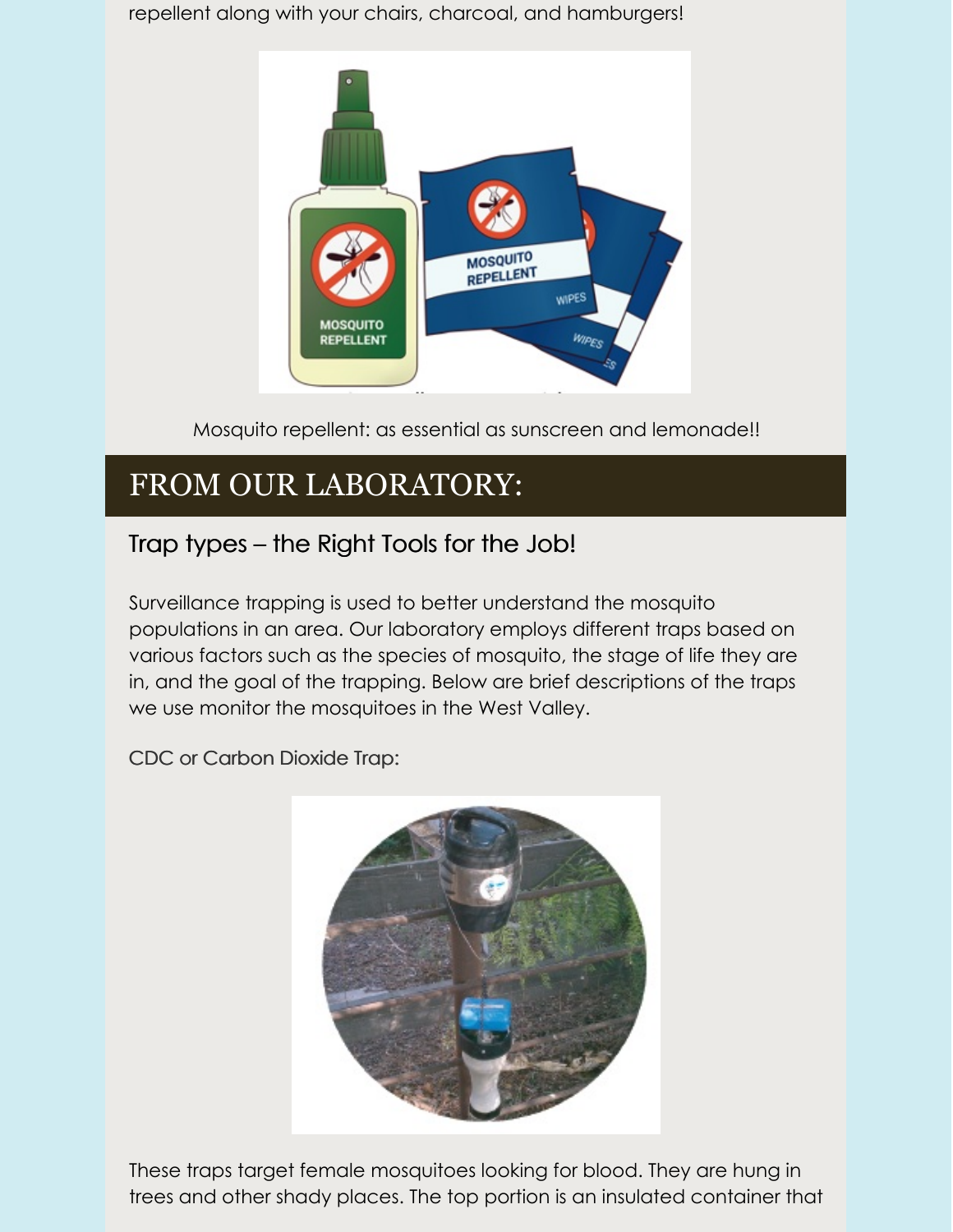houses dry ice. As the dry ice warms, carbon dioxide gas is released, which lures in female mosquitoes looking for a blood meal. The fan draws mosquitoes in and the net holds them for collection.

#### Gravid Trap:



These traps target female mosquitoes that have taken a blood meal and are ready to lay eggs. The traps are baited with smelly water – mosquitoes can't resist laying their eggs in the soupy mess! The mosquitoes are sucked into a container by the fan above the water. The containers are brought into the lab so staff can count and identify the mosquitoes.

BG Sentinel Trap:



The District uses these traps to target invasive Aedes mosquitoes looking for a blood meal. The trap uses visual clues, smells found on human skin, and can also employ carbon dioxide to trick mosquitoes into thinking a human is around. These also employ a fan to draw the mosquitoes into a mesh where they stay trapped and collected by lab staff.